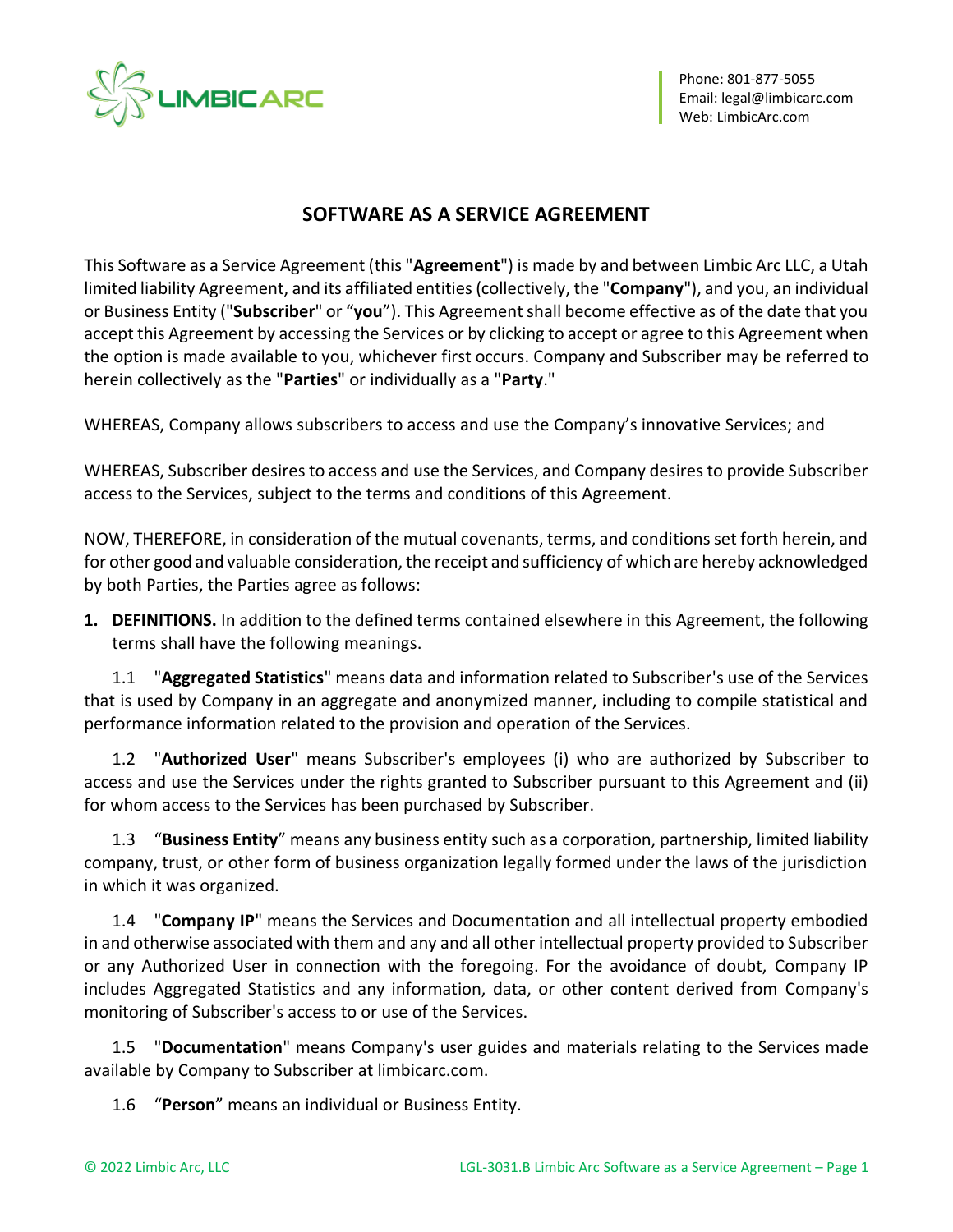

1.7 "**Services**" means the software-as-a-service offering and content at limbicarc.com, which the Company may modify and otherwise change from time to time in its sole discretion.

1.8 "**Subscriber Data**" means, other than Aggregated Statistics, information, data, and other content, in any form or medium, that is submitted, posted, or otherwise transmitted by or on behalf of Subscriber or an Authorized User through the Services.

## **2. ACCESS AND USE.**

2.1 PROVISION OF ACCESS. Subject to and conditioned on Subscriber's payment of Fees and compliance with the terms and conditions of this Agreement, Company hereby grants Subscriber a non-exclusive, non-transferable right to access and use the Services during the Term, solely for use by Authorized Users in accordance with the terms and conditions contained in this Agreement. Such use is limited to Subscriber's internal use. Company shall provide to Subscriber the necessary passwords and network links or connections to allow Subscriber to access the Services. The total number of Authorized Users shall not exceed the number purchased by Subscriber.

2.2 DOCUMENTATION LICENSE. Subject to the terms and conditions contained in this Agreement, Company hereby grants to Subscriber a non-exclusive, non-sublicensable, nontransferable license to use the Documentation during the Term solely for Subscriber's internal business purposes in connection with its use of the Services.

<span id="page-1-0"></span>2.3 USE RESTRICTIONS. Subscriber shall not use the Services for any purposes beyond the scope of the access granted in this Agreement. Subscriber shall not at any time, directly or indirectly, and shall not permit any Authorized Users to: (i) copy, modify, or create derivative works of the Services or Documentation, in whole or in part; (ii) rent, lease, lend, sell, license, sublicense, assign, distribute, publish, transfer, or otherwise make available the Services or Documentation; (iii) reverse engineer, disassemble, decompile, decode, adapt, or otherwise attempt to derive or gain access to any software component of the Services, in whole or in part; (iv) remove any proprietary notices from the Services or Documentation; or (v) use the Services or Documentation in any manner or for any purpose that infringes, misappropriates, or otherwise violates any intellectual property right or other right of any person, or that violates any applicable law.

2.4 RESERVATION OF RIGHTS. Company reserves all rights not expressly granted to Subscriber in this Agreement. Except for the limited rights and licenses expressly granted under this Agreement, nothing in this Agreement grants, by implication, waiver, estoppel, or otherwise, to Subscriber or any third party any intellectual property rights or other right, title, or interest in or to the Company IP.

2.5 SUSPENSION. Notwithstanding anything to the contrary in this Agreement, Company may temporarily suspend Subscriber's and any Authorized User's access to any portion or all of the Services if: (i) Company reasonably determines that (A) there is a threat or attack on any of the Company IP; (B) Subscriber's or any Authorized User's use of the Company IP disrupts or poses a security risk to the Company IP or to any other customer or vendor of Company; (C) Subscriber, or any Authorized User,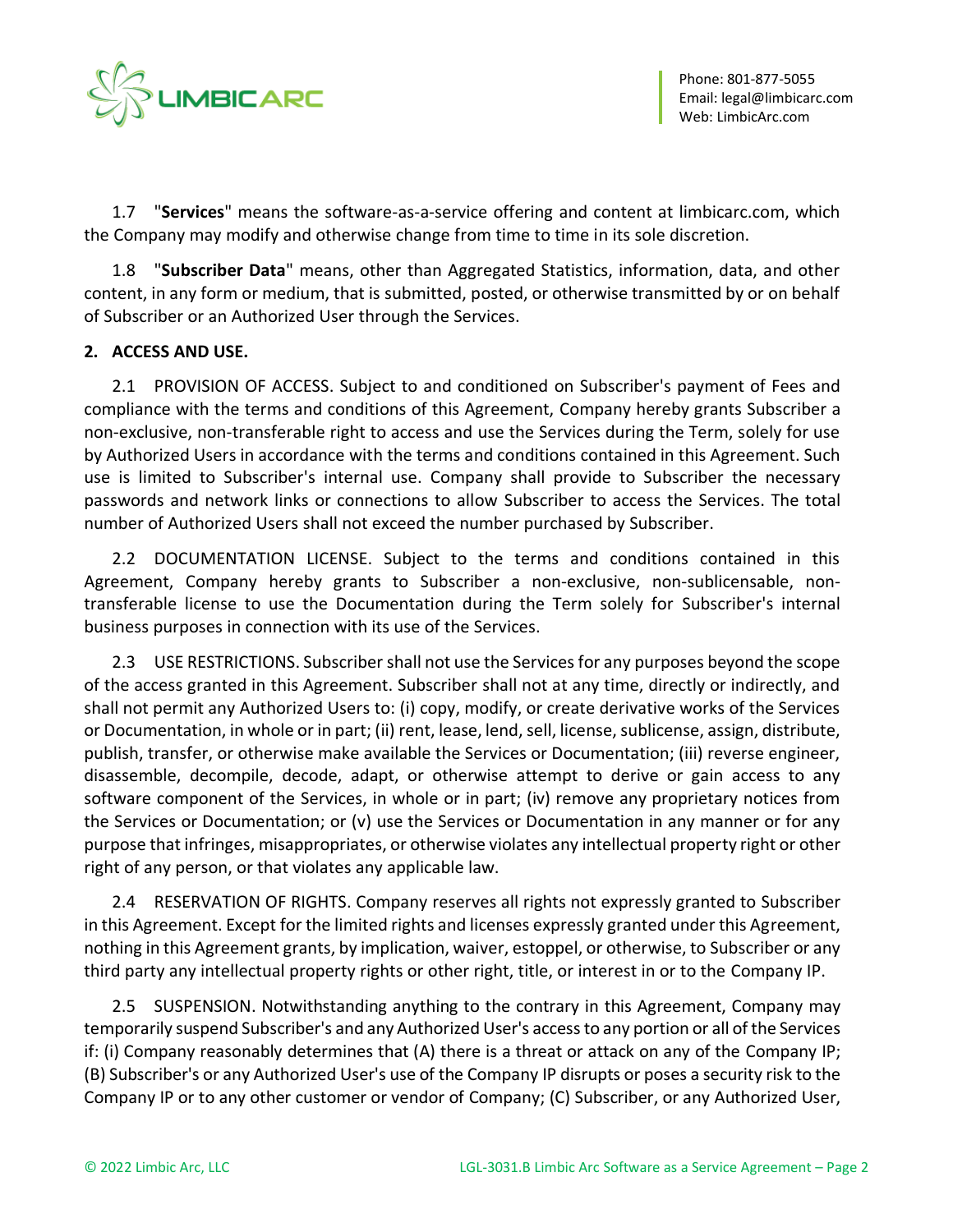

Phone: 801-877-5055 Email[: legal@limbicarc.com](mailto:legal@limbicarc.com) Web[: LimbicArc.com](https://limbicarc.com/)

is using the Company IP for fraudulent or illegal activities; (D) subject to applicable law, Subscriber has ceased to continue its business in the ordinary course, made an assignment for the benefit of creditors or similar disposition of its assets, or become the subject of any bankruptcy, reorganization, liquidation, dissolution, or similar proceeding; or (E) Company's provision of the Services to Subscriber or any Authorized User is prohibited by applicable law; (ii) any vendor of Company has suspended or terminated Company's access to or use of any third-party services or products required to enable Subscriber to access the Services; or (iii) in accordance with any other Section of this Agreement (any such suspension described in subclause (i), (ii), or (iii), a "**Service Suspension**"). Company shall use reasonable efforts to provide written notice of any Service Suspension to Subscriber and to provide updates regarding resumption of access to the Services following any Service Suspension. Company shall use commercially reasonable efforts to resume providing access to the Services as soon as reasonably possible after the event giving rise to the Service Suspension is cured, if cure is possible. Company will have no liability for any damage, liabilities, losses (including any loss of data or profits), or any other consequences that Subscriber or any Authorized User may incur as a result of a Service Suspension.

2.6 AGGREGATED STATISTICS. Notwithstanding anything to the contrary in this Agreement, Company may monitor Subscriber's use of the Services and collect and compile Aggregated Statistics. As between Company and Subscriber, all right, title, and interest in Aggregated Statistics, and all intellectual property rights therein, belong to and are retained solely by Company. Subscriber acknowledges that Company may compile Aggregated Statistics based on Subscriber Data input into the Services. Subscriber agrees that Company may (i) make Aggregated Statistics publicly available in compliance with applicable law, and (ii) use Aggregated Statistics to the extent and in the manner permitted under applicable law.

## **3. SUBSCRIPTIONS AND FEES.**

3.1 SOFTWARE SUBSCRIPTIONS. Unless otherwise agreed (such as a prepaid yearly license), you agree to the monthly subscription fee indicated on the purchase agreement or ecommerce transaction. This monthly subscription fee will be automatically renewed each month on approximately the purchase anniversary date unless Company is notified prior to the end of the previous subscription period.

3.2 SUBSCRIPTION METHODS. All subscriptions are handled through the Company's website, limbicarc.com. Payment must be made by credit or debit card. You agree to provide the Company a credit or debit card to be processed each month. You agree to maintain updated and valid credit card information with the Company through the period of this Agreement. If a monthly subscription charge is declined by your bank card provider, the Company may immediately suspend your access to the Services.

3.3 PRICING CHANGES. Unless prepaid, you understand that Company may increase the monthly subscription fee at any time in its sole discretion. Company agrees to provide 20-days' notice to Subscriber prior to any price increase becoming effective.

3.4 REVERSED PAYMENTS. If any credit card payment is reversed (i.e., a chargeback), you must immediately make payment to the Company for the full amount of the reversed payment. If you fail to promptly make such payment you are in breach of the Agreement.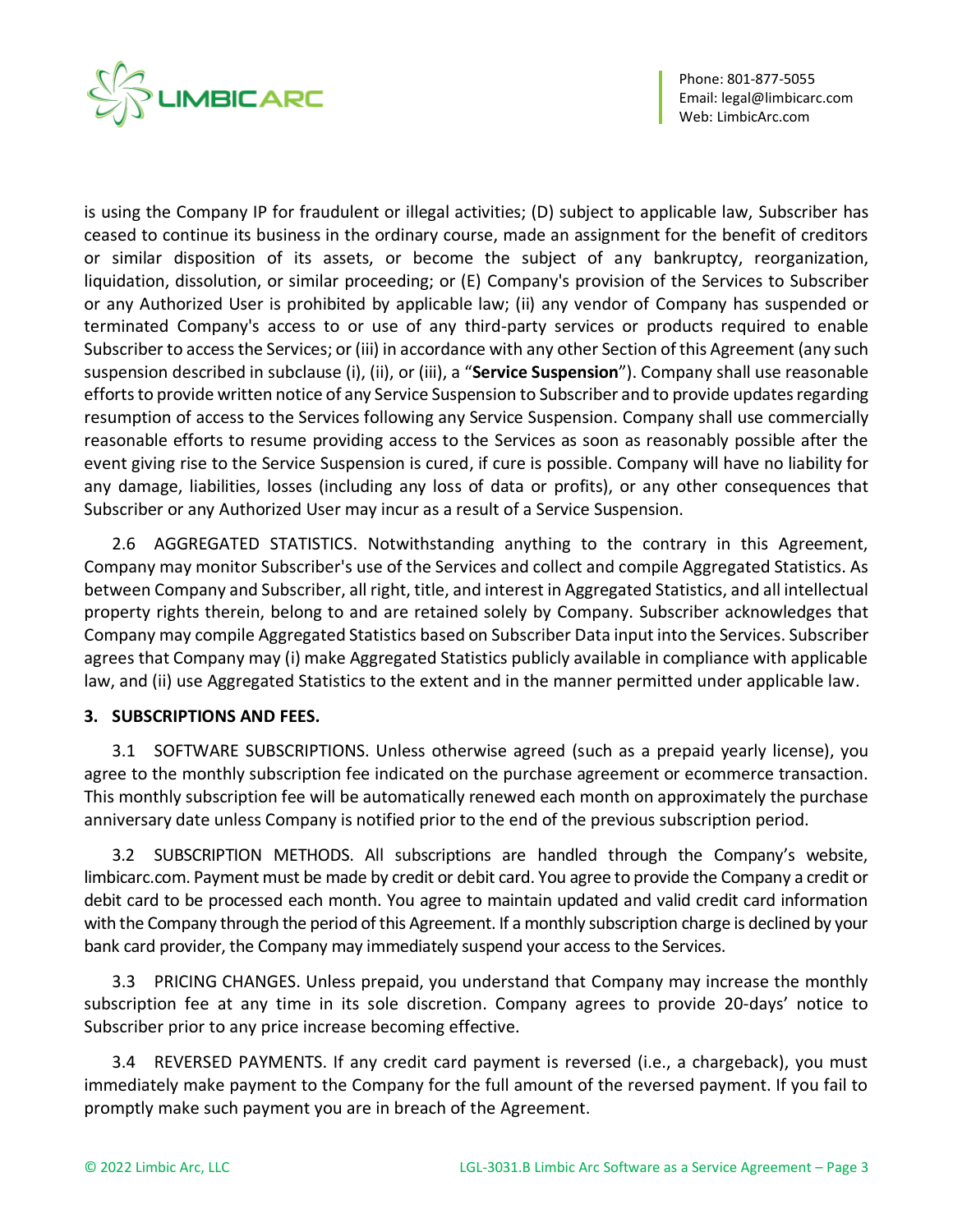

3.5 EXCESS USE. If Subscriber's use of the Services exceeds that set forth in an order form, agreement, or ecommerce transaction or otherwise requires the payment of additional fees (per the terms of this Agreement), Subscriber shall be billed for such usage and Subscriber agrees to pay the additional fees in the manner provided herein. If Subscriber believes that Company has billed Subscriber incorrectly, Subscriber must contact Company no later than 60 days after the closing date on the first billing statement in which the error or problem appeared, in order to receive an adjustment or credit. Inquiries should be directed to Company's customer support department.

3.6 USE OF ANOTHER INDIVIDUAL'S CREDIT OR DEBIT CARD. You may not use another individual's card to subscribe to the Company's Services without the individual's prior written approval. You must provide a copy of written approvals to the Company upon request.

3.7 TAXES. All Fees and other amounts payable by Subscriber under this Agreement are exclusive of taxes and similar assessments. Subscriber is responsible for all sales, use, and excise taxes, and any other similar taxes, duties, and charges of any kind imposed by any federal, state, or local governmental or regulatory or foreign governmental authority on any amounts payable by Subscriber hereunder, other than any taxes imposed on Company's income.

3.8 AUDITING RIGHTS AND REQUIRED RECORDS. Subscriber agrees to maintain complete and accurate records in accordance with generally accepted accounting principles during the Term and for a period of three years after the termination or expiration of this Agreement with respect to matters necessary for accurately determining amounts due hereunder. Company may, at its own expense, on reasonable prior notice, periodically inspect and audit Subscriber's records with respect to matters covered by this Agreement, provided that if such inspection and audit reveals that Subscriber has underpaid Company with respect to any amounts due and payable during the Term, Subscriber shall promptly pay the amounts necessary to rectify such underpayment, together with interest in accordance with Section 3.7. Subscriber shall pay for the costs of the audit if the audit determines that Subscriber's underpayment equals or exceeds five percent for any quarter. Such inspection and auditing rights will extend throughout the Term of this Agreement and for a period of three years after the termination or expiration of this Agreement.

#### <span id="page-3-0"></span>**4. CONFIDENTIAL INFORMATION.**

4.1 CONFIDENTIAL INFORMATION. From time to time during the Term, the Company may disclose or make available to you information about its business, products, intellectual property, third-party confidential information, and other sensitive or proprietary information, whether orally or in written, electronic, or other form or media, and you may disclose or make available to the Company some of your own confidential information (in either case, "**Confidential Information**").

4.2 EXCLUSIONS. Notwithstanding Section 4.2, "Confidential Information" does not include information that, at the time of disclosure is: (i) in the public domain; (ii) known to the receiving Party at the time of disclosure; (iii) rightfully obtained by the receiving Party on a non-confidential basis from a third party; or (iv) independently developed by the receiving Party.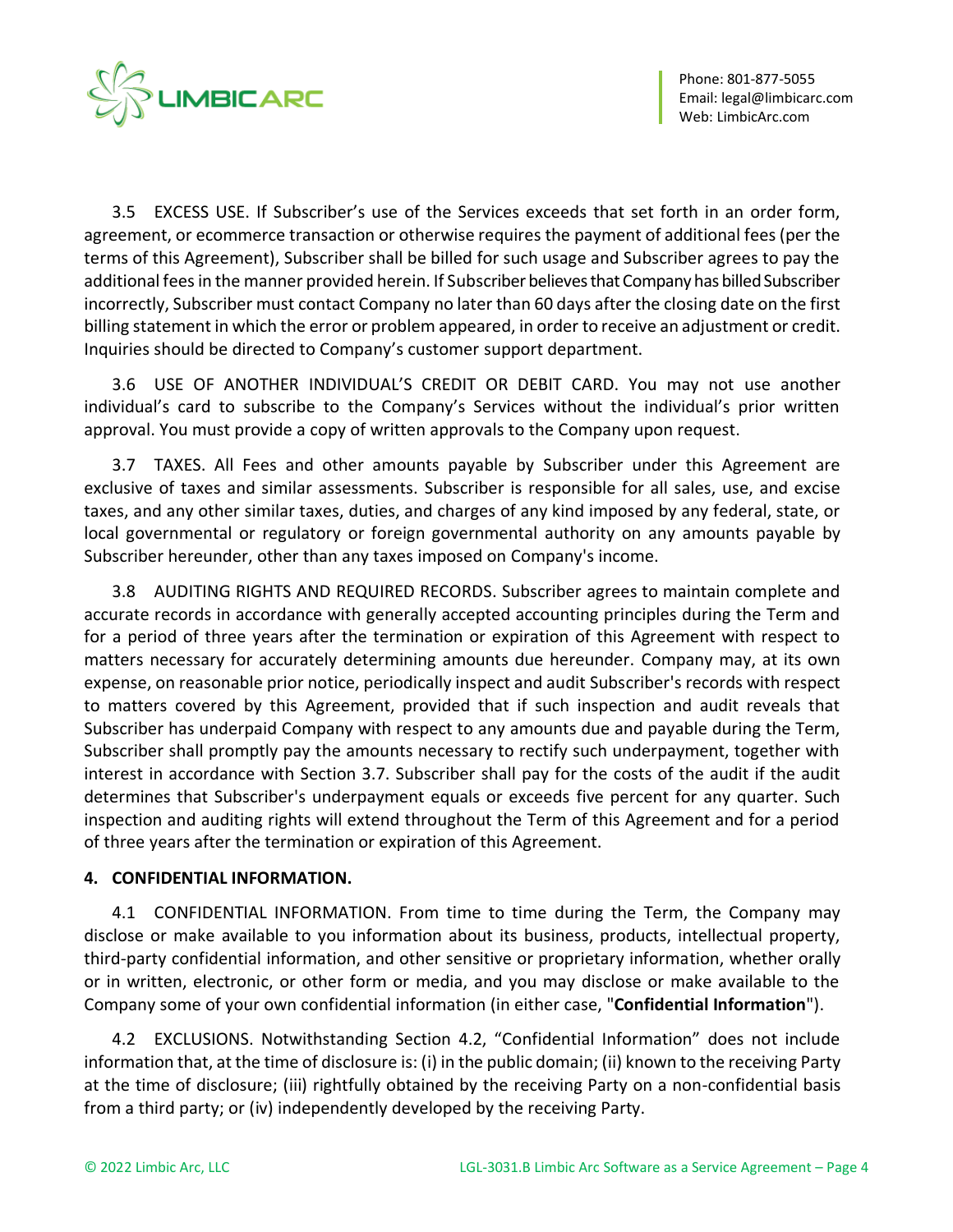

4.3 RESTRICTIONS. The receiving Party shall not disclose the disclosing Party's Confidential Information to any person or entity, except to the receiving Party's employees who have a need to know the Confidential Information for the receiving Party to exercise its rights or perform its obligations hereunder. Notwithstanding the foregoing, each Party may disclose Confidential Information to the limited extent required (i) in order to comply with the order of a court or other governmental body, or as otherwise necessary to comply with applicable law, provided that the Party making the disclosure pursuant to the order shall first have given written notice to the other Party, if such disclosure is allowed by law, and made a reasonable effort to obtain a protective order; or (ii) to establish a Party's rights under this Agreement, including to make required court filings.

4.4 DUTIES ON TERMINATION. On the expiration or termination of the Agreement, the receiving Party shall promptly return to the disclosing Party all copies, whether in written, electronic, or other form or media, of the disclosing Party's Confidential Information, or destroy all such copies. Each Party's obligations of non-disclosure with regard to Confidential Information are effective as of the Effective Date and will expire five years from the date first disclosed to the receiving Party; provided, however, with respect to any Confidential Information that constitutes a trade secret (as determined under applicable law), such obligations of non-disclosure will survive the termination or expiration of this Agreement for as long as such Confidential Information remains subject to trade secret protection.

#### **5. INTELLECTUAL PROPERTY OWNERSHIP; FEEDBACK.**

5.1 COMPANY IP. Subscriber acknowledges that (i) as between Subscriber and Company, Company owns all right, title, and interest, including all intellectual property rights, in and to the Company IP and Subscriber Data, and (ii) with respect to Third-Party Products, the applicable third-party providers own all right, title, and interest, including all intellectual property rights, in and to the Third-Party Products.

5.2 FEEDBACK. If Subscriber, any of its employees or Authorized Users, or anyone else associated with Subscriber sends or transmits any communications or materials to Company by mail, email, telephone, or otherwise, suggesting or recommending changes to the Services, Documentation, or other Company IP, including without limitation, new features or functionality relating thereto, or any comments, questions, suggestions, or the like ("**Feedback**"), Company is free to use such Feedback irrespective of any other obligation or limitation between the Parties governing such Feedback. Subscriber hereby assigns and agrees to assign to Company on Subscriber's behalf, and on behalf of its employees, Authorized Users, and others associated with Subscriber all right, title, and interest in, and the Company shall be free to use, without any attribution or compensation to any party, any ideas, knowhow, concepts, techniques, or other intellectual property rights contained in the Feedback, for any purpose whatsoever, although Company is not required to use any Feedback.

## **6. LIMITED WARRANTY AND DISCLAIMER.**

<span id="page-4-0"></span>6.1 LIMITED WARRANTY. Company shall use reasonable efforts consistent with prevailing industry standards to maintain the Services in a manner which minimizes errors and interruptions in the Services and shall perform the Services in a professional and workmanlike manner. Services may be temporarily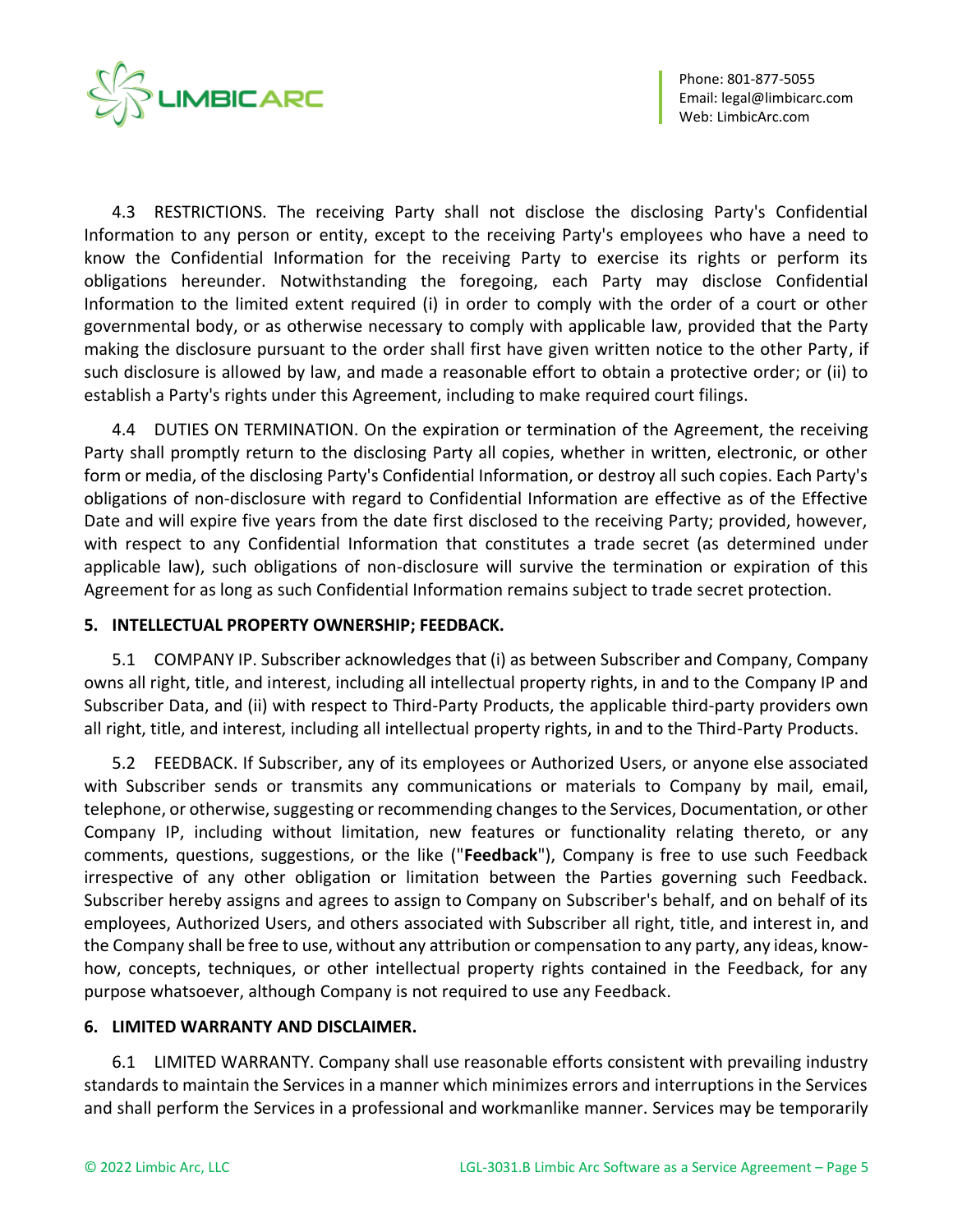

unavailable for scheduled maintenance or for unscheduled emergency maintenance, either by Company or by third-party providers, or because of other causes beyond Company's reasonable control, but Company shall use reasonable efforts to provide advance notice in writing or by email of any scheduled service disruption. THE FOREGOING WARRANTY DOES NOT APPLY, AND COMPANY STRICTLY DISCLAIMS ALL WARRANTIES, WITH RESPECT TO ANY THIRD-PARTY PRODUCTS.

6.2 DISCLAIMER. EXCEPT FOR THE LIMITED WARRANTY SET FORTH IN [SECTION 6.1,](#page-4-0) THE SERVICES, DOCUMENTATION, AND OTHER COMPANY IP IS PROVIDED "AS IS," AND COMPANY HEREBY DISCLAIMS ALL WARRANTIES, WHETHER EXPRESS, IMPLIED, STATUTORY, OR OTHERWISE. COMPANY SPECIFICALLY DISCLAIMS ALL IMPLIED WARRANTIES OF MERCHANTABILITY, FITNESS FOR A PARTICULAR PURPOSE, TITLE, AND NON-INFRINGEMENT, AND ALL WARRANTIES ARISING FROM COURSE OF DEALING, USAGE, OR TRADE PRACTICE. EXCEPT FOR THE LIMITED WARRANTY SET FORTH IN SECTION 6.1, COMPANY MAKES NO WARRANTY OF ANY KIND THAT THE COMPANY IP, OR ANY PRODUCTS OR RESULTS OF THE USE THEREOF, WILL MEET SUBSCRIBER'S OR ANY OTHER PERSON'S REQUIREMENTS, OPERATE WITHOUT INTERRUPTION, ACHIEVE ANY INTENDED RESULT, BE COMPATIBLE OR WORK WITH ANY SOFTWARE, SYSTEM, OR OTHER SERVICES, OR BE SECURE, ACCURATE, COMPLETE, FREE OF HARMFUL CODE, OR ERROR FREE.

6.3 SOLE REMEDY. Company agrees to use reasonable efforts to correct any non-compliance of the Services with the limited warranty specified in Section 6.1 above, upon Subscriber's notice to the Company of any non-compliance. The remedies set forth in this Section 6.3 are Subscriber's sole remedy and Company's sole liability under the limited warranty set forth in this Section 6.

## <span id="page-5-0"></span>**7. INDEMNIFICATION.**

## 7.1 COMPANY INDEMNIFICATION.

(a) Company shall indemnify, defend, and hold harmless Subscriber from and against any and all third-party losses, damages, liabilities, costs (including reasonable attorneys' fees) incurred by Subscriber resulting from any third-party claim, suit, action, or proceeding ("**Third-Party Claim**") that the Services, or any use of the Services in accordance with this Agreement, infringes or misappropriates such third party's United States patents, copyrights, or trade secrets, provided that Subscriber promptly notifies Company in writing of the claim, cooperates with Company, and allows Company sole authority to control the defense and settlement of such claim.

(b) If such a claim is made or appears possible, Subscriber agrees to permit Company, at Company's sole discretion, to (i) modify or replace the Services, or component or part thereof, to make it non-infringing, or (ii) obtain the right for Subscriber to continue use. If Company determines that neither alternative is reasonably available, Company may terminate this Agreement, in its entirety or with respect to the affected component or part, effective immediately on written notice to Subscriber.

(c) This Section 7.1 will not apply to the extent that the alleged infringement arises from: (i) use of the Services in combination with data, software, hardware, equipment, or technology not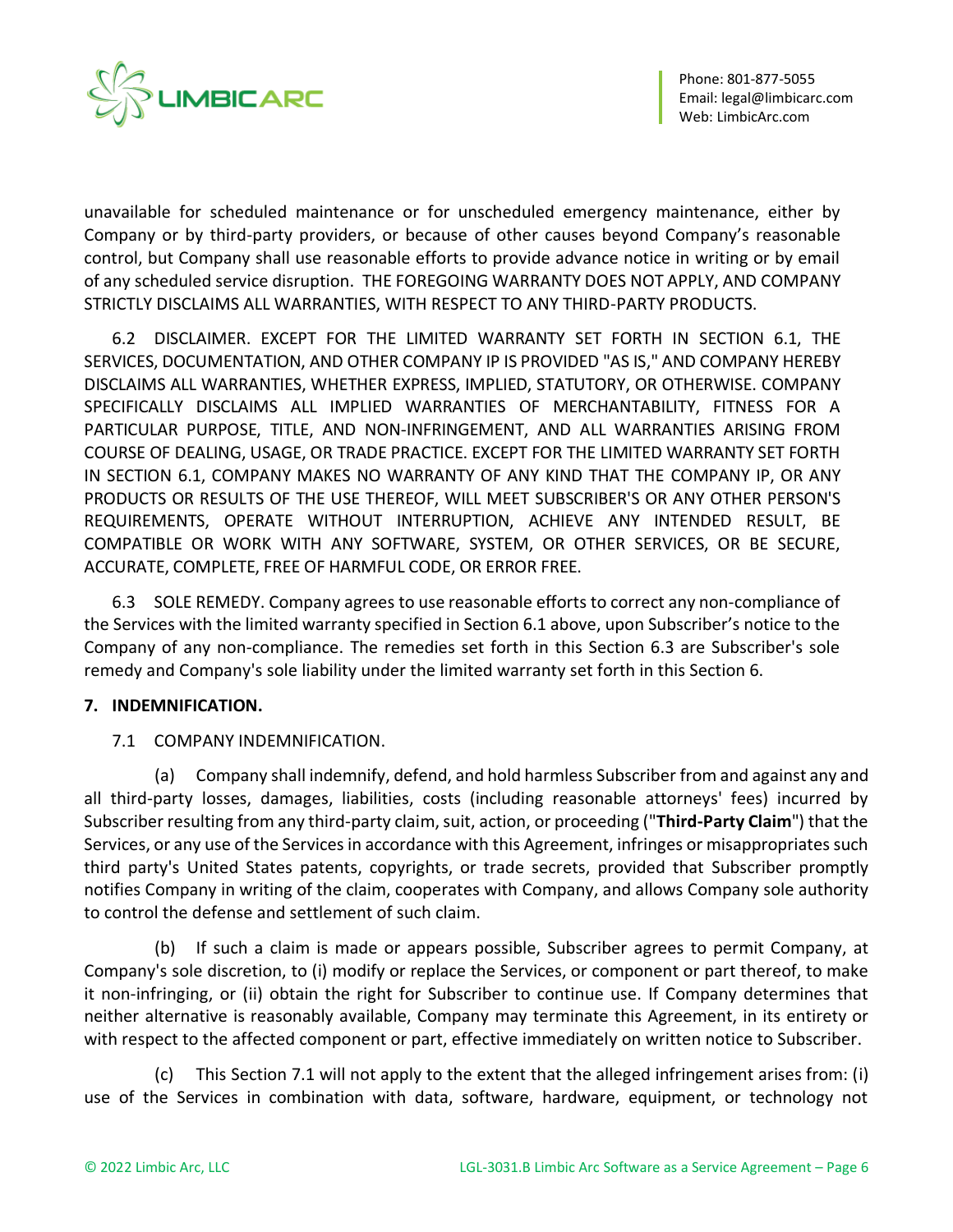

provided by Company or authorized by Company in writing; (ii) modifications to the Services not made by Company; (iii) Subscriber Data; or (iv) Third-Party Products.

7.2 SUBSCRIBER INDEMNIFICATION. Subscriber shall indemnify, hold harmless, and, at Company's option, defend Company from and against any Company and third-party losses, damages, liabilities, costs (including reasonable attorneys' fees) resulting from any Third-Party Claim that the Subscriber Data, or any use of the Subscriber Data in accordance with this Agreement, infringes or misappropriates such third party's intellectual property rights and any Third-Party Claims based on Subscriber's or any Authorized User's (a) negligence or willful misconduct; (b) use of the Services in a manner not authorized by this Agreement; (c) use of the Services in combination with data, software, hardware, equipment, or technology not provided by Company or authorized by Company in writing; or (iv) modifications to the Services not made by Company, provided that Subscriber may not settle any Third-Party Claim against Company unless Company consents to such settlement, and further provided that Company will have the right, at its option and Subscriber's cost, to defend itself against any such Third-Party Claim or to participate in the defense thereof by counsel of its own choice.

7.3 SOLE REMEDY. THIS [SECTION 7](#page-5-0) SETS FORTH SUBSCRIBER'S SOLE REMEDY AND COMPANY'S SOLE LIABILITY AND OBLIGATION FOR ANY ACTUAL, THREATENED, OR ALLEGED CLAIMS THAT THE SERVICES INFRINGE, MISAPPROPRIATE, OR OTHERWISE VIOLATE ANY INTELLECTUAL PROPERTY RIGHTS OF ANY THIRD PARTY. IN NO EVENT WILL COMPANY'S LIABILITY UNDER THIS SECTION 7 EXCEED THE AMOUNT OF FEES PAID BY THE SUBSCRIBER TO THE COMPANY (AND RETAINED BY THE COMPANY) DURING THE TWELVE-MONTH PERIOD PRECEDING ASSERTION OF THE CLAIM.

## **8. LIMITATION OF LIABILITY.**

IN NO EVENT WILL COMPANY BE LIABLE UNDER OR IN CONNECTION WITH THIS AGREEMENT UNDER ANY LEGAL OR EQUITABLE THEORY, INCLUDING BREACH OF AGREEMENT, TORT (INCLUDING NEGLIGENCE), STRICT LIABILITY, AND OTHERWISE, FOR ANY: (a) CONSEQUENTIAL, INCIDENTAL, INDIRECT, EXEMPLARY, SPECIAL, ENHANCED, OR PUNITIVE DAMAGES; (b) INCREASED COSTS, DIMINUTION IN VALUE OR LOST BUSINESS, PRODUCTION, REVENUES, OR PROFITS; (c) LOSS OF GOODWILL OR REPUTATION; (d) USE, INABILITY TO USE, LOSS, INTERRUPTION, DELAY, OR RECOVERY OF ANY DATA, OR BREACH OF DATA OR SYSTEM SECURITY; OR (e) COST OF REPLACEMENT GOODS OR SERVICES, IN EACH CASE REGARDLESS OF WHETHER COMPANY WAS ADVISED OF THE POSSIBILITY OF SUCH LOSSES OR DAMAGES OR SUCH LOSSES OR DAMAGES WERE OTHERWISE FORESEEABLE. IN NO EVENT WILL COMPANY'S AGGREGATE LIABILITY ARISING OUT OF OR RELATED TO THIS AGREEMENT UNDER ANY LEGAL OR EQUITABLE THEORY, INCLUDING BREACH OF AGREEMENT, TORT (INCLUDING NEGLIGENCE), STRICT LIABILITY, AND OTHERWISE EXCEED THE TOTAL AMOUNTS PAID TO COMPANY UNDER THIS AGREEMENT (AND RETAINED BY THE COMPANY) IN THE TWELVE-MONTH PERIOD PRECEDING THE EVENT GIVING RISE TO THE CLAIM.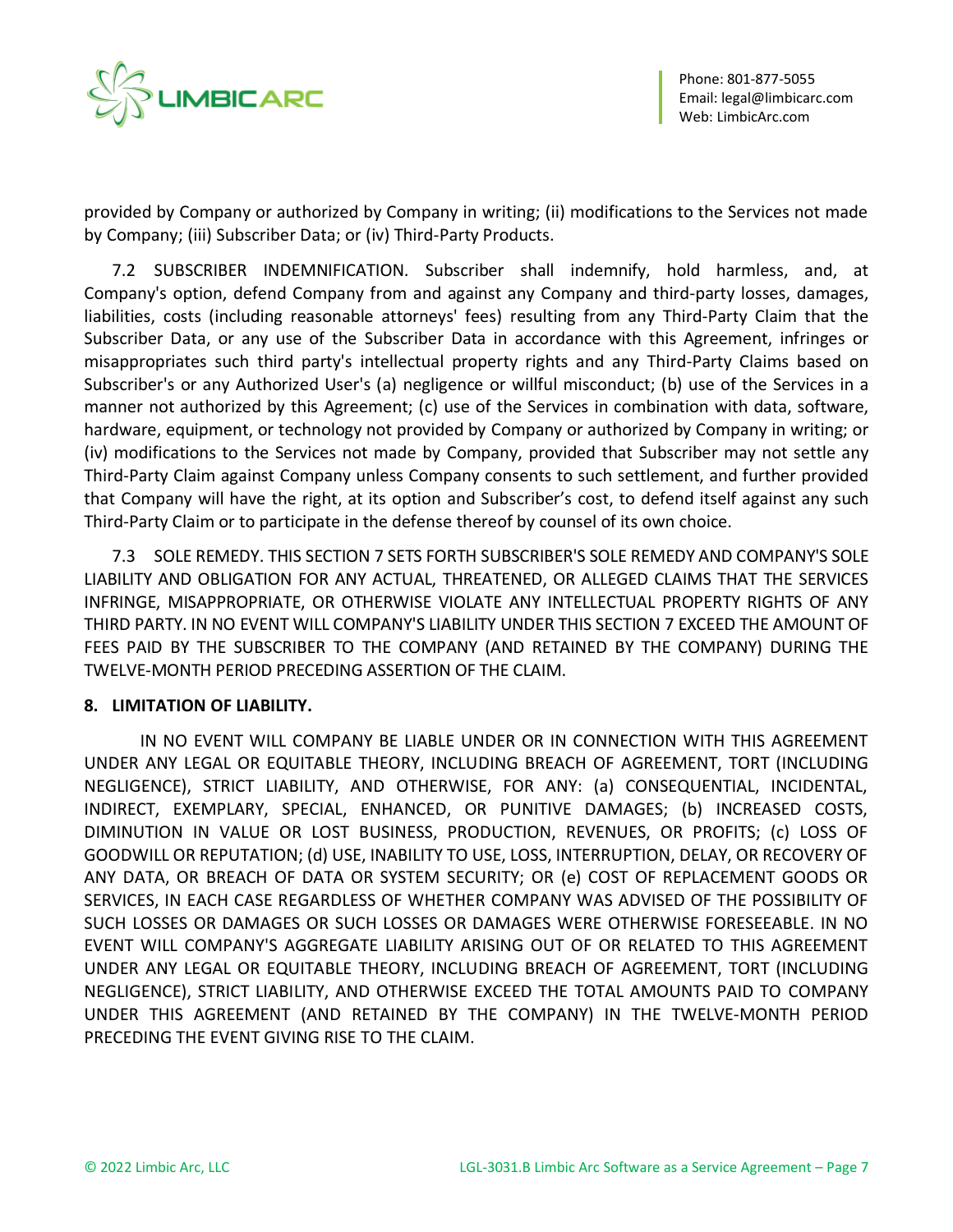

#### **9. TERM AND TERMINATION.**

9.1 TERM. The term of this Agreement shall begin on the Effective Date and will continue in effect, subject to earlier termination as provided in this Agreement, for the Initial Service Term as specified in the purchase agreement or ecommerce transaction and shall be automatically renewed for additional periods of the same duration as the Initial Service Term (collectively, the "**Term**"), unless either Party requests termination at least thirty (30) days prior to the end of the then-current Term.

9.2 TERMINATION. In addition to any other express termination right set forth in this Agreement:

(a) Company may terminate this Agreement, effective on written notice to Subscriber, if Subscriber: (i) fails to pay any amount when due hereunder, and such failure continues more than ten days after Company's delivery of written notice thereof; or (ii) breaches any of its obligations under [Section 2.3,](#page-1-0) [Section 4](#page-3-0), or Section 5; either Party may terminate this Agreement, effective on written notice to the other Party, if the other Party breaches this Agreement, and such breach: (1) is incapable of cure; or (2) being capable of cure, remains uncured thirty days after the non-breaching Party provides the breaching Party with written notice of such breach; or

(b) Either Party may terminate this Agreement, effective immediately upon written notice to the other Party, if the other Party: (i) becomes insolvent or is generally unable to pay, or fails to pay, its debts as they become due; (ii) files or has filed against it, a petition for voluntary or involuntary bankruptcy or otherwise becomes subject, voluntarily or involuntarily, to any proceeding under any domestic or foreign bankruptcy or insolvency law; (iii) makes or seeks to make a general assignment for the benefit of its creditors; or (iv) applies for or has appointed a receiver, trustee, custodian, or similar agent appointed by order of any court of competent jurisdiction to take charge of or sell any material portion of its property or business.

9.3 EFFECT. Upon expiration or earlier termination of this Agreement, Subscriber shall immediately discontinue use of the Services, Documentation, and other Company IP and, without limiting Subscriber's obligations under Section 4, Subscriber shall delete, destroy, or return all copies of the Company IP and certify in writing to the Company that the Company IP has been deleted or destroyed. No expiration or termination will affect Subscriber's obligation to pay all Fees that may have become due before such expiration or termination or entitle Subscriber to any refund.

9.4 SURVIVAL. This Section 9, Sections 1, 2.4, 2.6, 3.4, 3.7, 3.8, and 4-10, and all payment obligations shall survive any termination or expiration of this Agreement. No other provisions of this Agreement survive the expiration or earlier termination of this Agreement.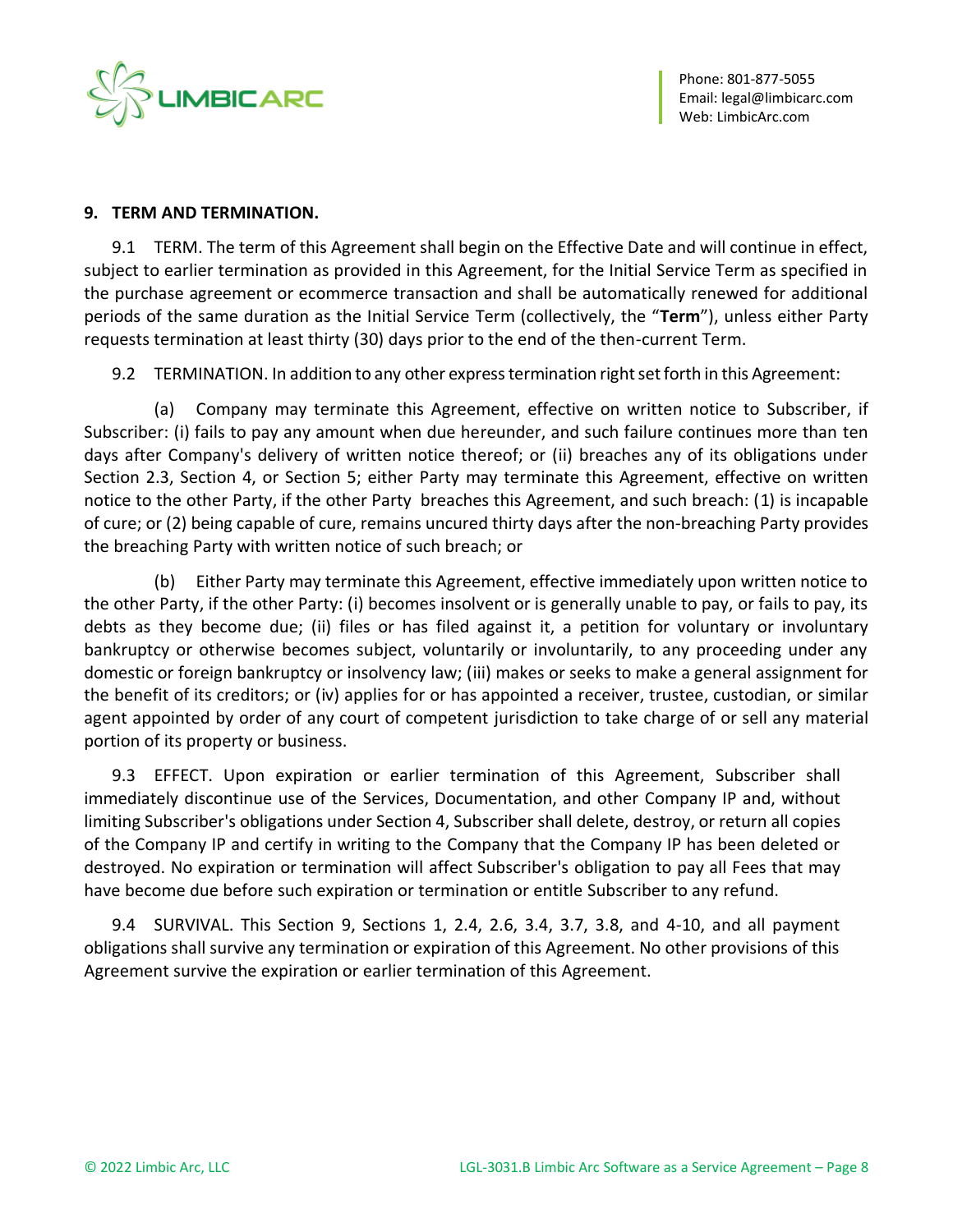

#### **10. MISCELLANEOUS.**

10.1 INTEGRATED AGREEMENT. The Agreement is the final expression of the understanding and agreement between the Parties concerning all matters touched upon in the Agreement and supersedes all prior and contemporaneous agreements of understanding (both oral and written) between the parties, except any Affiliate Agreement of the Subscriber. The Agreement invalidates all prior notes, memoranda, demonstrations, discussions, and descriptions relating to the subject matter of the Agreement. The Agreement may not be altered or amended except as provided in this Agreement. The existence of the Agreement may not be contradicted by evidence of any alleged prior contemporaneous oral or written agreement. Should any discrepancy exist between the terms of the Agreement and verbal representations made to you by any Company employee or other person, the express written terms and requirements of the Agreement will prevail.

10.2 INTERPRETATION. The headings in the Agreement are for convenience of reference only and will not limit or otherwise affect any of the terms or provisions of the Agreement. All references to Sections herein refer to Sections of this Agreement unless otherwise indicated. All words will be deemed to include the plural as well as the singular and to include all genders. This Agreement shall be construed and interpreted as if both Parties participated, or had opportunity to participate, in drafting it.

10.3 NOTICES. Unless otherwise provided in the Agreement, any notice or other communications requested or permitted to be given under the Agreement will be in writing and will be delivered personally, transmitted by email, or sent by first class, certified (or registered) or express mail, postage prepaid. Unless otherwise provided in the Agreement, notices will be deemed given when delivered personally, or if transmitted by email, one day after the date of that email, or if mailed, five days after the date of mailing to the address of the Company's headquarters at 1172 W 700 N STE 300, Lindon, UT 84042-1461 or to the Subscriber's address or email address as provided in the Subscriber's account, unless notice of an address or email address change has been received by the Company.

10.4 FORCE MAJEURE. In no event shall Company be liable to Subscriber, or be deemed to have breached this Agreement, for any failure or delay in performing its obligations under this Agreement, if and to the extent such failure or delay is caused by any circumstances beyond Company's reasonable control, including but not limited to ISP and provider outages, technology or device failure, cyber-attacks, human error, acts of God, flood, fire, earthquake, OTHER POTENTIAL DISASTER(S) OR CATASTROPHE(S), SUCH AS EPIDEMICS, explosion, war, terrorism, invasion, riot or other civil unrest, strikes, labor stoppages or slowdowns or other industrial disturbances, or passage of law or any action taken by a governmental or public authority, including imposing an embargo.

10.5 AGREEMENT CHANGES. The Company expressly reserves the right to make any modifications to the Agreement upon 30 days' notice by publication on the Company's websites, normal channels of communication with Subscribers, or as otherwise provided in this Agreement. You agree that 30 days after such notice, any modification becomes effective and is automatically incorporated into the Agreement between you and the Company as an effective and binding provision. By continuing to access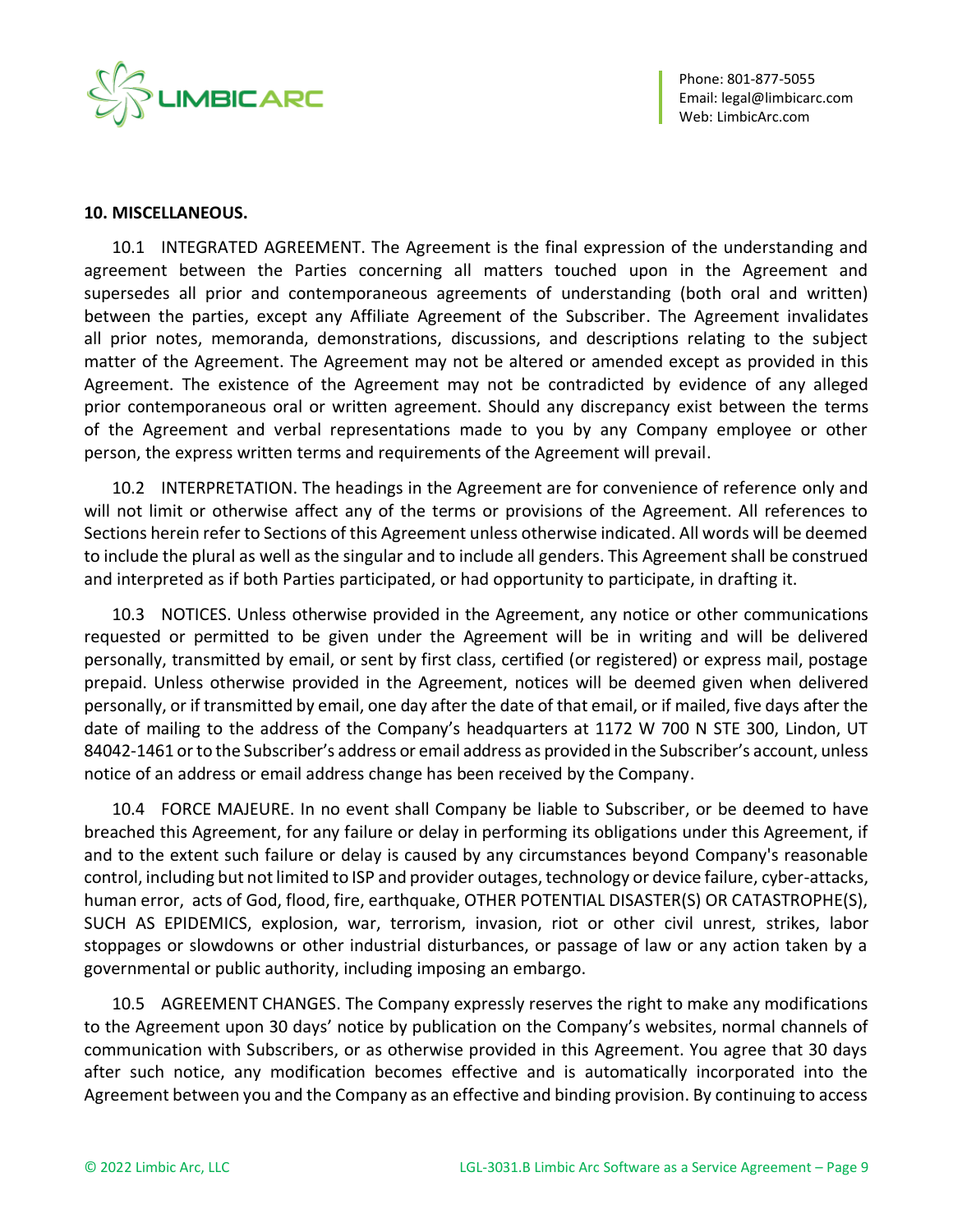

the Services after the modifications have become effective, you acknowledge acceptance of the new Agreement terms.

10.6 WAIVERS AND EXCEPTIONS. The Company reserves the right, in its sole discretion, to waive a breach of, or make an exception to, any provision of the Agreement. Any waiver by the Company of a breach of any provision of the Agreement or any exception made by the Company of any provision of the Agreement must be in writing and will not be construed as a waiver of any subsequent or additional breach or an exception for any other Person. Any right or prerogative of the Company under the Agreement may be exercised at the Company's sole discretion. Any exception made by the Company, or any failure or delay by the Company in exercising any right or prerogative under the Agreement, will not operate as a future exception or waiver of that right or prerogative.

10.7 SEVERABILITY. If any provision of this Agreement is invalid, illegal, or unenforceable in any jurisdiction, such invalidity, illegality, or unenforceability will not affect any other term or provision of this Agreement or invalidate or render unenforceable such term or provision in any other jurisdiction. Upon such determination that any term or other provision is invalid, illegal, or unenforceable, Subscriber shall in good faith modify this Agreement so as to affect its original intent as closely as possible in order that the obligations contemplated hereby be implemented to the greatest extent possible.

10.8 GOVERNING LAW. This Agreement shall be governed by and construed in accordance with the internal laws of the State of Utah without giving effect to any choice or conflict of law provision or rule that would require or permit the application of the laws of any jurisdiction other than those of the State of Utah.

10.9 MANDATORY MEDIATION; BINDING ARBITRATION. Any Dispute arising out of or related to this Agreement, or the licenses granted hereunder, are subject to mediation and binding arbitration in accordance with the mediation and arbitration provisions located at the end of this Agreement.

10.10 ASSIGNMENT. Subscriber may not assign any of its rights or delegate any of its obligations hereunder, in each case whether voluntarily, involuntarily, by operation of law or otherwise, without the prior written consent of Company. Any purported assignment or delegation in violation of this Section will be null and void. No assignment or delegation will relieve the assigning or delegating Party of any of its obligations hereunder. This Agreement is binding upon and inures to the benefit of the Parties and their respective permitted successors and assigns.

10.11 EXPORT REGULATION. Subscriber shall comply with all applicable federal laws, regulations, and rules, and complete all required undertakings (including without limitation obtaining any necessary export license or other governmental approval), in connection with the export or re-export of the Services, Documentation, or any Subscriber Data, or any product thereof. Without limiting the generality of the foregoing statement, Subscriber shall not export or re-export any of the Services, Documentation, or any Subscriber Data, or any product thereof, in violation of any restrictions, laws or regulations of the United States Department of Commerce, the United States Department of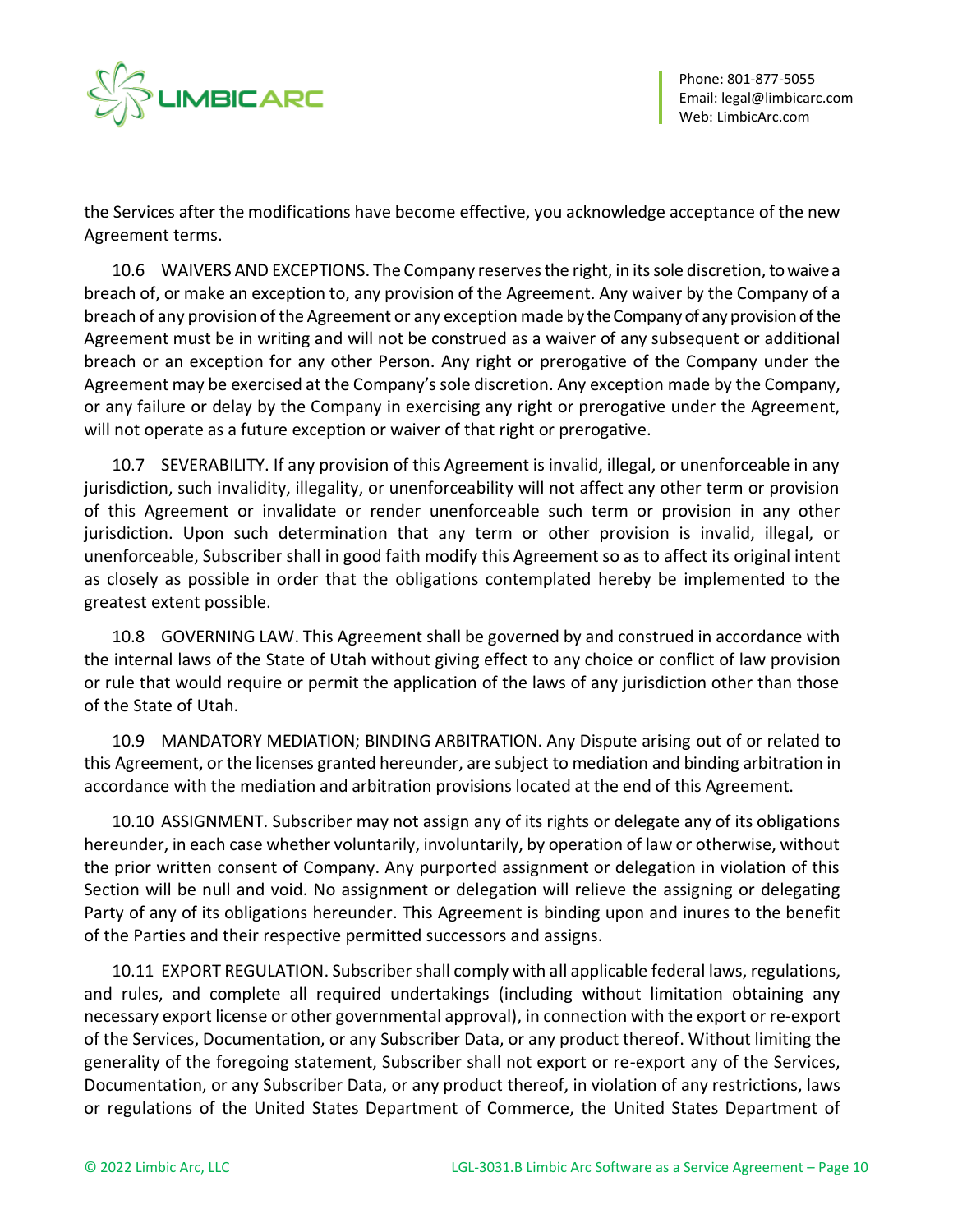

Phone: 801-877-5055 Email[: legal@limbicarc.com](mailto:legal@limbicarc.com) Web[: LimbicArc.com](https://limbicarc.com/)

Treasury Office of Foreign Assets Control, or any other United States or foreign agency or authority. As defined in FAR section 2.101, the Software and documentation are "commercial items" and according to DFAR section 252.227-7014(a)(1) and (5) are deemed to be "commercial computer software" and "commercial computer software documentation." Consistent with DFAR section 227.7202 and FAR section 12.212, any use modification, reproduction, release, performance, display, or disclosure of such commercial software or commercial software documentation by the U.S. Government will be governed solely by the terms of this Agreement and will be prohibited except to the extent expressly permitted by the terms of this Agreement. The term "export or re-export" of the Services, Documentation, or any Subscriber Data means to make the Services, Documentation, or Subscriber Data available by any method or means to anyone outside the United States, including without limitation providing any of them by download, transfer, hyperlink, or otherwise.

10.12 AVAILABILITY OF EQUITABLE RELIEF. Each Party acknowledges and agrees that a breach or threatened breach by such Party of any of its obligations under Section 4 of this Agreement or, in the case of Subscriber, Sections 2.3 and 5 of this Agreement, would cause the other Party irreparable harm for which monetary damages would not be an adequate remedy and agrees that, in the event of such breach or threatened breach, the other Party will be entitled to equitable relief, including a restraining order, an injunction, specific performance, and any other relief that may be available from any court, without any requirement to post a bond or other security, or to prove actual damages or that monetary damages are not an adequate remedy. Such remedies are not exclusive and are in addition to all other remedies that may be available at law, in equity, or otherwise.

#### **MEDIATION & ARBITRATION**

1. WHAT IS MANDATORY ARBITRATION. In order to expedite the resolution of all Disputes, the Company has instituted a mandatory arbitration procedure. Arbitration is the referral of a Dispute to an impartial third party selected by you, the Company, and any others with a legal interest in the Dispute.

An arbitrator acts as a judge, listens to the parties' evidence, and renders a binding decision. The arbitrator's decision is a judgment that is enforceable in a court of law. The object of arbitration is the final disposition of differences of the parties in a faster, less expensive, and perhaps less formal manner than is available in ordinary court proceedings. For ease of reference, the party initiating mediation and each of the other participants in an arbitration are referred to herein as an "Arbitration Participant."

2. ARBITRATION IS MANDATORY AND BINDING. AS TO ALL DISPUTES, YOU AND THE COMPANY AGREE THAT MANDATORY AND BINDING ARBITRATION IS THE SOLE MEANS TO RESOLVE ANY AND ALL DISPUTES. YOU WAIVE ALL RIGHTS TO JURY OR COURT TRIALS TO RESOLVE A DISPUTE. THE ARBITRATION IS FINAL AND THE DECISION CANNOT BE APPEALED. SALT LAKE COUNTY, UTAH WILL BE THE EXCLUSIVE VENUE FOR ARBITRATION OF ALL DISPUTES.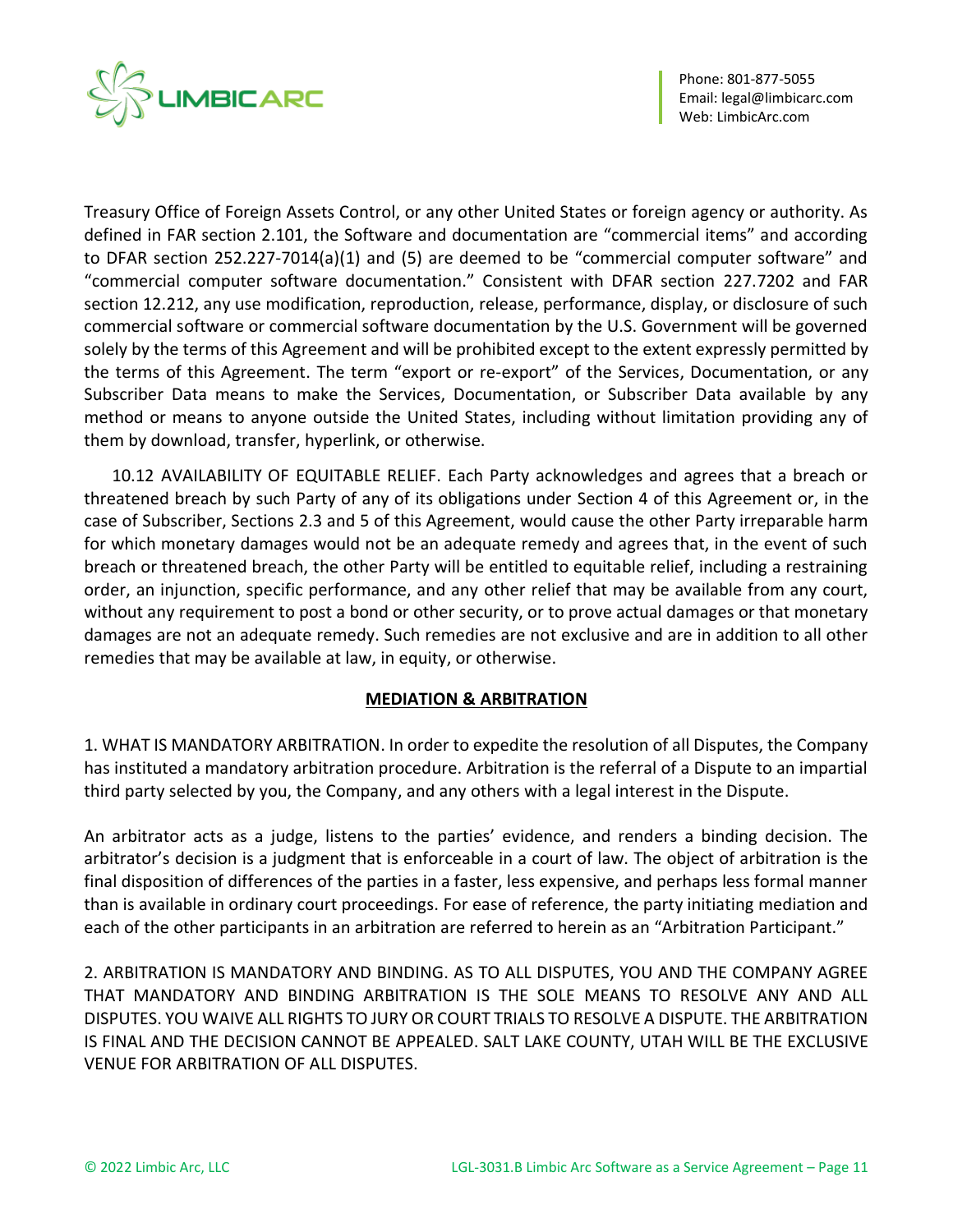

3. DEFINITION OF A DISPUTE. A "Dispute" means any and all past, present, or future claims, disputes, causes of action or complaints, whether based in contract, tort, statute, law, product liability, equity, or any other cause of action, arising out of or otherwise relating to this Agreement.

4. REQUEST FOR ARBITRATION. Either Party may notify, in writing, the other Party of a Dispute and that such Party requests that the Dispute be referred to arbitration before a neutral third-party arbitrator (the "Petition for Arbitration"). A Petition for Arbitration must be delivered no later than one year after the Dispute arises. Within a reasonable time after delivering or receiving the Petition for Arbitration, the Company, through its outside counsel, will contact all the Arbitration Participants regarding an arbitration date and provide a list of potential arbitrators.

5. MEDIATION. After delivery of a Petition for Arbitration, either Party may send to the other Party a written request for mediation. Mediation is a process whereby a neutral third party attempts to resolve a Dispute between contending Parties. The object of the mediator is to increase the Parties' mutual understanding of the Dispute and persuade them to adjust their positions towards each other and hopefully reconcile the Dispute. The mediation will be conducted in the English language. All fees and costs of the mediation will be borne equally by the Parties in the mediation. If the Parties do not mutually agree to mediation, then the Dispute will proceed to be arbitrated as provided herein.

## 6. ARBITRATION PROCEDURE

6.1 RULES OF ARBITRATION; LOCATION. The arbitration will be conducted by a professional arbitrator who has been agreed to by the Parties. The arbitration will be conducted in accordance with the Utah Uniform Arbitration Act. The arbitration will be held in Utah at an address to be designated by the Company.

6.2 DISCOVERY. The arbitrator will have the discretion to order a pre-arbitration exchange of information by the Arbitration Participants, including but not limited to, production of requested documents, exchange of summaries of testimony of proposed witnesses, and the depositions of witnesses and the Arbitration Participants. Additionally, subject to the approval of the selected arbitrator, the Arbitration Participants may submit a pre-arbitration brief outlining the legal causes of action and factual background.

6.3 DATE OF ARBITRATION. Unless all the Arbitration Participants agree to extend the date of the arbitration, the arbitration will take place no later than six months after the date of the Petition for Arbitration. If the Parties agree to mediation, the amount of time reasonably needed to arrange and complete the mediation will be excluded from the six-month period for the completion of the arbitration.

6.4 LANGUAGE The arbitration will be conducted in the English language, but at the request and expense of the requesting Arbitration Participant, documents and testimonies will be translated into the requesting Arbitration Participant's preferred language.

6.5 NO CLASS ACTIONS. No Dispute shall be adjudicated, in arbitration or any other judicial proceeding, as a class action.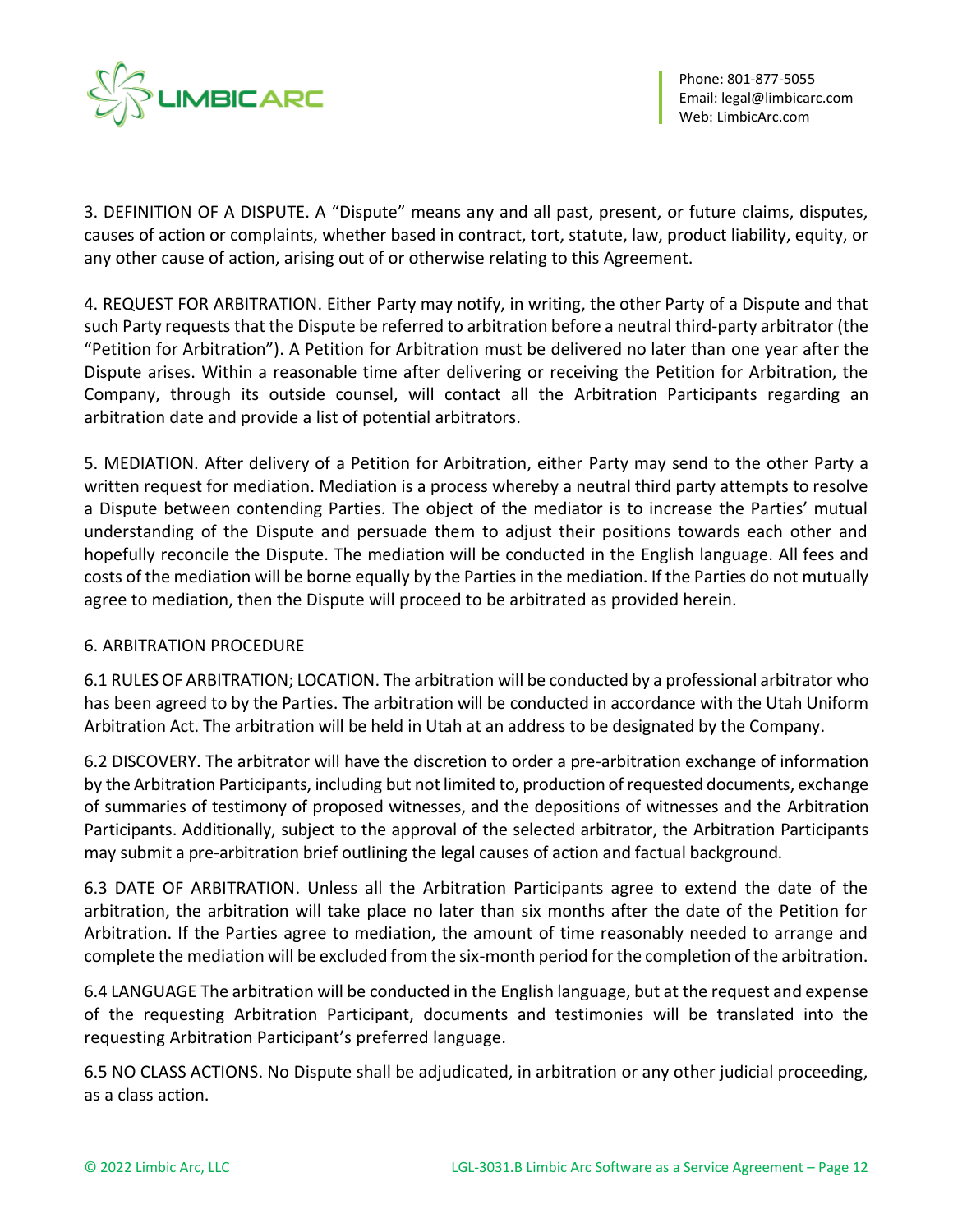

6.6 PERMITTED ATTENDEES. Each Arbitration Participant in the arbitration is limited to the attendance of the Arbitration Participant, witnesses, and no more than two attorneys per Arbitration Participant.

6.7 FEES AND EXPENSES OF ARBITRATOR. All fees and expenses of the arbitrator will be borne equally by the Arbitration Participants in the arbitration, subject to the arbitrator awarding the Company its costs and attorneys' fees, in which case you will be responsible to reimburse the Company its share of the fees and expenses of the arbitrator and arbitration organization.

#### 6.8 ARBITRATION AWARDS

- (a) The arbitration award will be final and binding. It will be a full resolution of all claims and disputes between the Arbitration Participants in the arbitration. Judgment upon the award rendered by the arbitrator may be entered in and enforced by any court within the state of Utah. All Arbitration Participants, upline Affiliates, and Downline Organizations of the Arbitration Participants will be bound by the final arbitration award.
- (b) Any award by the arbitrator will be in writing and based on the application of the strict rules of law to the facts before the arbitrator. The arbitrator is authorized to award an Arbitration Participant any sums that are deemed proper for the time, expense, and trouble of arbitration including arbitration fees and attorney's fees. Punitive damages, however, will not be allowed in any Dispute. NEITHER ANY ARBITRATION PARTICIPANT NOR THE COMPANY, NOR ANY OF THE COMPANY'S RELATED ENTITIES, OFFICERS, DIRECTORS, EMPLOYEES, INVESTORS, OR VENDORS, WILL HAVE ANY LIABILITY FOR ANY PUNITIVE, INCIDENTAL, CONSEQUENTIAL, SPECIAL OR INDIRECT DAMAGES, INCLUDING LOSS OF FUTURE REVENUE OR INCOME, OR LOSS OF BUSINESS REPUTATION OR OPPORTUNITY RELATING TO THE BREACH OR ALLEGED BREACH OF THE AGREEMENT OR FOR ANY ACT, OMISSION, OR OTHER CONDUCT ARISING OUT OF THE ARBITRATION PARTICIPANT'S STATUS AS AN INDEPENDENT AGREEMENTOR AND AFFILIATE OF THE COMPANY'S PRODUCTS.

6.9 CONFIDENTIALITY. All arbitration proceedings will be closed to the public and confidential. Except as may be required by law and the Company's use of an arbitrator's award as precedence for deciding future Disputes, neither an Arbitration Participant nor the arbitrator may disclose the existence, content, or results of any arbitration without the prior written consent of all the Arbitration Participants.

6.10 ENFORCEMENT OF AWARD; INJUNCTIVE RELIEF. Notwithstanding this arbitration policy, any Arbitration Participant may apply to a court of competent jurisdiction in Salt Lake County in the State of Utah in the United States, or in any other jurisdiction where a party is located or the conduct at issue is occurring, (i) to enforce an arbitration award or the injunctive relief granted by an arbitrator; or (ii) to seek a temporary restraining order or a preliminary injunction, before, during the pendency of, or after a decision in any arbitration proceeding, to prevent irreparable harm, without the necessity of proving actual damages or posing a bond or other security. The institution of any action in a court for equitable relief, or to enforce an arbitration award or order, will not constitute a waiver of the obligation of any Arbitration Participant to submit any Dispute to arbitration.